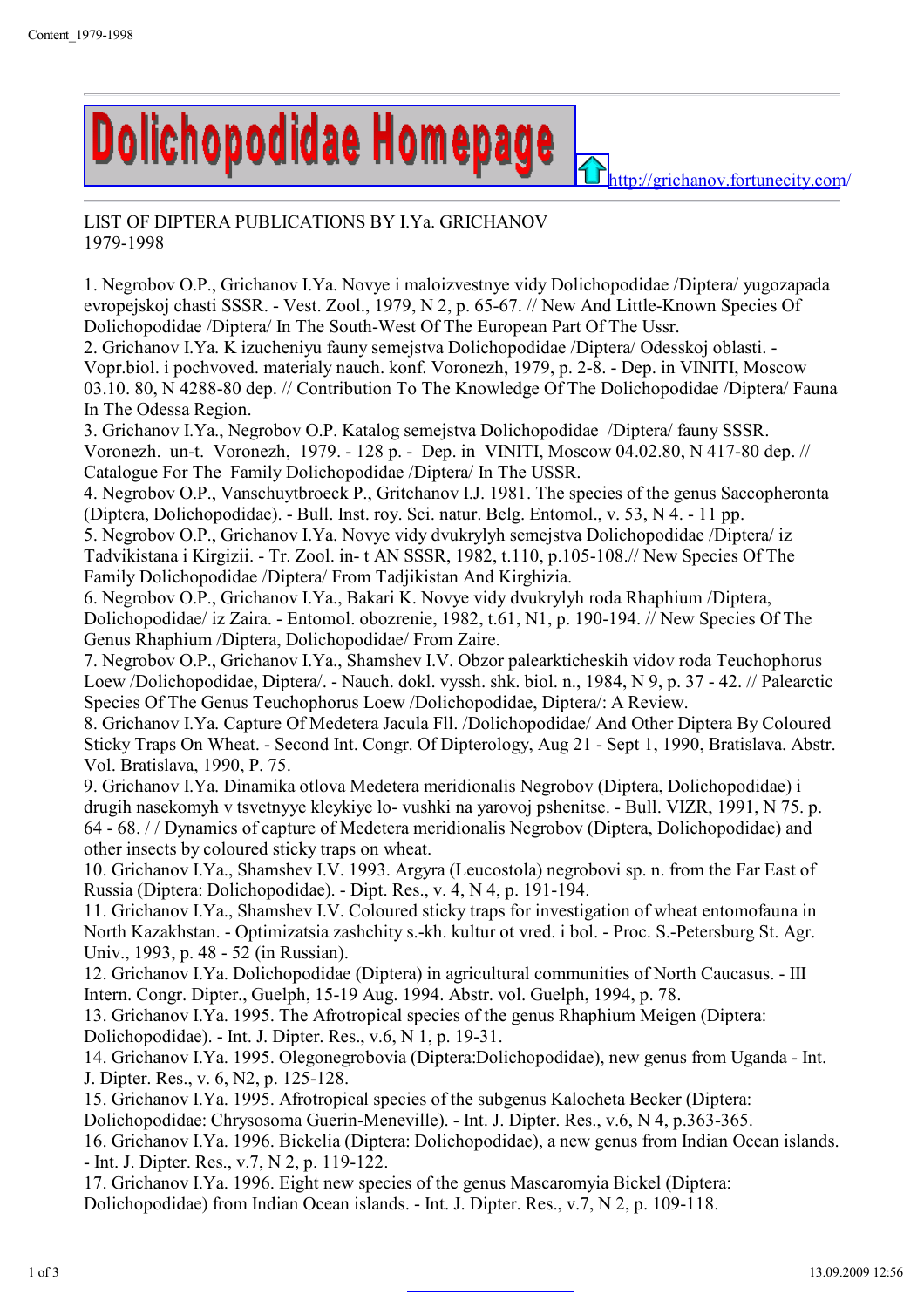18. Grichanov I.Ya. 1996. Olegonegrobovia pappi sp.n. from Tanzania (Diptera: Dolichopodidae). - Int. J. Dipter. Res., v.7, N 2, p. 123-124.

19. Grichanov I.Ya. 1996. Afrotropical species of the genus Tenuopus Curran (Diptera:

Dolichopodidae). - Int. J. Dipter. Res., v.7, N 2, p. 125-131.

20. Grichanov I.Ya. 1996. Afrotropical species of the genus Condylostylus Bigot (Diptera: Dolichopodidae). - Int. J. Dipter. Res., v.7, N 3, p. 217-222.

21. Grichanov I.Ya. 1996. Afrotropical species of the genus Ethiosciapus Bickel (Diptera:

Dolichopodidae). - Int. J. Dipter. Res., v.7, N 3, p. 223-227.

22. Grichanov, I.Ya. 1996. Four new species of the genus Amblypsilopus Bigot (Diptera: Dolichopodidae) from Tropical Africa and Papua New Guinea. - Int. J. Dipter. Res., v.7, N 4: 285--294.

23. Grichanov, I.Ya. 1996. The generic names in the family Dolichopodidae (Diptera). Int. J. Dipter. Res., v. 7, N 4: 261--265.

24. Grichanov, I.Ya. 1996. Biodiversity of Dolichopodid flies (Diptera) in tropical forests of Africa and Indian Ocean islands. Proc. XX Intern. Congr. of Entomol., Firenze, Italy, 25-31 Aug. 1996, p. 98.

25. Grichanov, I.Ya. 1996. Biogeographical links of Afrotropical Dolichopodid flies (Insecta: Diptera). Fifth Intern. Congr. of Syst. and Evol. Biol., Abstracts, Budapest, Hungary, 17-24 Aug. 1996, p. 249.

26. Grichanov, I.Ya. 1997. Five new species of the genus Chrysosoma Guerin-Meneville (Diptera:

Dolichopodidae) from Tropical Africa. - Int. J. Dipter. Res., v. 8, N 1, pp. 29--42.

27. Grichanov, I.Ya. 1997. Gigantosciapus (Diptera: Dolichopodidae), a new genus from Tropical Africa. - Int. J. Dipter. Res., v. 8, N 2, pp. 79--83.

28. Grichanov, I.Ya. 1997. Predatory flies of the family Dolichopodidae (Diptera) in agroecosystems of the Northern Caucasus. - Diptera (Insecta) in Ecosystems, St-Petersburg, pp. 42-43.

29. Malozemov, A.Yu., Grichanov, I.Ya., Ovsyannikova, E.I. 1997. To the knowledge of ecology of the family Dolichopodidae (Diptera) from the Northern Urals. - Diptera (Insecta) in Ecosystems, St-Petersburg, pp. 78-79.

30. Grichanov, I.Ya. 1997. A brief review of the Afrotropical fauna of the subfamily Sciapodinae (Diptera: Dolichopodidae) with descriptions of new species. Int. J. Dipter. Res., v. 8, N 1, pp. 43--50. 31. Grichanov, I.Ya. 1997. Notes on Afrotropical and Palearctic species of the genus Thinophilus Wahlberg (Diptera: Dolichopodidae) with descriptions of new species. Int. J. Dipter. Res., v. 8, N 3, pp. 135--147.

32. Grichanov, I.Ya. 1997. Eight new species of Medetera Fischer von Waldheim (Diptera:

Dolichopodidae) from Tropical Africa. Int. J. Dipter. Res., v. 8, N 4, pp. 173-179.

33. Grichanov, I.Ya. 1997. Four new species of Saccopheronta Becker (Diptera: Dolichopodidae) from Tropical Africa with notes on the world fauna of the genus. Int. J. Dipter. Res., v. 8, N 3, pp. 123--134. 34. Grichanov, I.Ya.1997. A brief review of the Afrotropical fauna of the subfamily Hydrophorinae (Diptera: Dolichopodidae) with description of Cemocarus stuckenbergi sp.n. Int. J. Dipter. Res., v. 8, N 3, pp. 149--157.

35. Grichanov, I.Ya. 1997. Prohercostomus, a new subgenus of the genus Hercostomus Loew (Diptera: Dolichopodidae) from Baltic amber. - Paleontol. zhurn., no. 5, pp. 82--85 (in Russian). [Engl. transl.: Paleontol. J., 1997, vol. 31, no. 5, pp. 520--522].

36. Grichanov, I.Ya. 1998. New data on distribution of Dolichopodidae (Diptera) species in Russia, Ukraine and Kazakhstan. Problems of Entomology in Russia, St. Petersburg, vol. 1, pp. 102-104 (in Russian).

37. Grichanov I.Ya. 1998. Afrotropical Sciapodinae (Diptera: Dolichopodidae): distribution and taxonomy. Fourth international congress of dipterology, 6-13 September, 1998, Abstracts Volume, p. 67--68.

38. Grichanov, I.Ya. 1998. Two new species of Urodolichus Lamb (Dipte- ra: Dolichopodidae) from Madagascar. Int. J. Dipter. Res., v. 9, N 1, pp. 23-26.

39. Grichanov, I.Ya. 1998. A new species of Dactylonotus Parent (Diptera: Dolichopodidae) from South Africa. Int. J. Dipter. Res., v. 9, N 1, pp. 27-29.

40. Negrobov, O.P. and Grichanov, I.Ya. 1998. Notes on several types of Afrotropical Sciapodinae (Diptera: Dolichopodidae) with some new records. Bull. Inst. roy. Sci. natur. Belg. Entomol., 68, pp. 143-149.